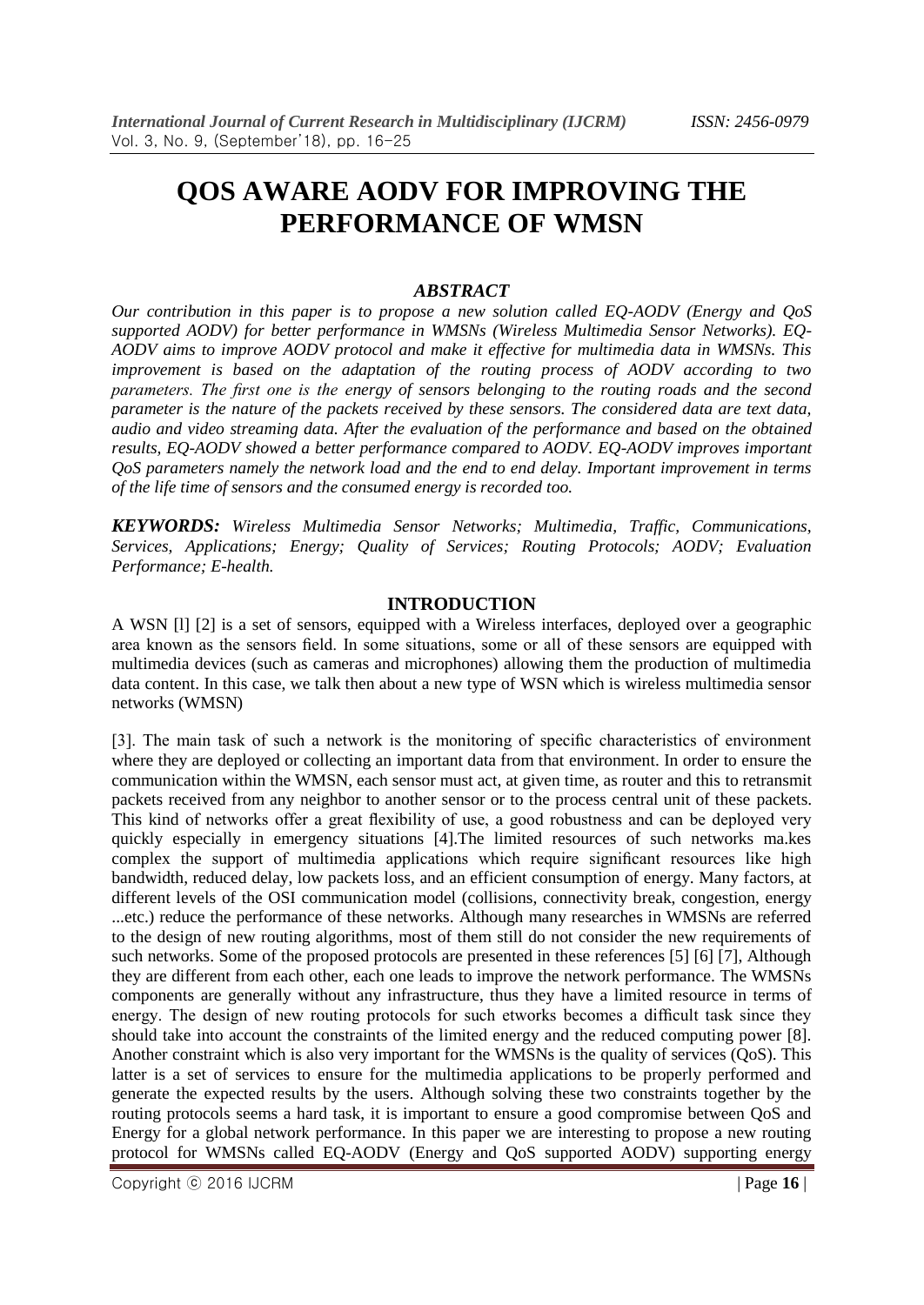efficient and QoS assurance. The proposed solution is implemented by exploiting the existing AODV with adding some metrics and treatments. The goal is to improve this protocol by making it more suitable for multimedia applications, This improvement is based on the adaptation of the routing process of the protocol according to the energy of sensors belonging to the routing roads and to the type of the packets received by these sensors. We used the OPNET platform and we simulated several scenarios with generating different multimedia data over the network. Through the simulations, we take into account some performance evaluation metrics namely the end-to-end delay, the network load, the lifetime of the sensors and the consumed energy. Our paper is structured in five sections: the section two presents some proposed solutions in the literature and addressing the same problem studied here. Our EQ-AODV solution is given in the section three. Section four presents theevaluation of performance of the proposed solution with discussing the obtained results. We finish with section five which consists on conclusion and perspectives.

## **RELATED WORK**

Since the emergence of WMSNs, many routing protocols designed for them, have emerged. In the literature, various surveys went around these protocols, examples of work presented in [5] [6] [7] [8]. In general, the proposed protocols can be classified in two big approaches, data centric approach and reactive approach. Some characteristics of sensor networks encourage favoring some routing protocols on other. The reactive approach, called On-Demand routing [8], has largely gained the upper hand because of the benefits to deal with the ad hoe nature of WMSNs. In fact, this approach doesn"t require knowledge about the global network topology. The most popular protocol belonging to this family is AODV [9]. In addition to what is mentioned previously, AODV has an efficient routing method that reduces the WMSN load using broadcasting route discovery mechanism and by updating dynamically the routing information at eachintennediate sensor. For these reasons, We have chosen AODV in the designing of our proposed solution EQ-AODV. For better situate our work among those proposed and conducted in the same context, We devote the rest of this section to present some of them. Despite the difficulties to which the WMSNs are faced while trying to support efficient energy and QoS, several works have been conducted in the literature, some deal to offer new approaches supporting these two parameters. However other works are limited to study the behavior of these networks using standard protocols. We are going to list some of these works in what follows. In [10], a new protocol called SPEED is developed which can support soft real-time communication based on feedback control and stateless algorithms for large-scale sensor networks. The objective of this protocol is to propose a cross layer approach by the combination of a non-deterministic QoSaware geographic forwarding and feedback control. This is to maintain a desired delivery speed across the network through. The authors, after the evaluation of SPEED, improved the end-to-end delay and provided a good response when detecting congestion in the network. These results were have been eonfinned when SPEED is compared to DSR, AODV, GF, SPEED-S and SPEED-T. In order to addresses the issue of QoS routing in wireless sensor networks, a QGRP protocol (QoS and energy aware geographic routing protocol for MWSN) is proposed in [1 l]. This protocol takes into account two parameters that are the bandwidth and delay. An analytical model of IEEE 802.11 DCF is adopted by QGRP and this to make more accurate the estimation of the available bandwidth. The authors used, in order to guarantee loop-free routing paths, a destination sequence numbers. After performance evaluation, QGRP recorded better performance compared to AODV in terms of residual energy, energy efficiency and standard energy deviation. To take into account the end to end delay, reliability, energy consumption , lifetime and fairness, a new protocol, which is called MREEP (Multimedia Reliable Energy Efficient routing Protocol) is proposed in [12]. This protocol, based on different priorities and QoS requirements based, provides sending traffics for WMSNs. Using different scenarios to evaluate the performance of MREEP, the simulations results show the proposed solution has a total control over the parameters studied by the authors in this work. In [13], the authors propose a routing protocol offering some QoS by reflecting the changes in network status regarding reliability and delay, even in circumstances with a deficiency in sensor node resources. The idea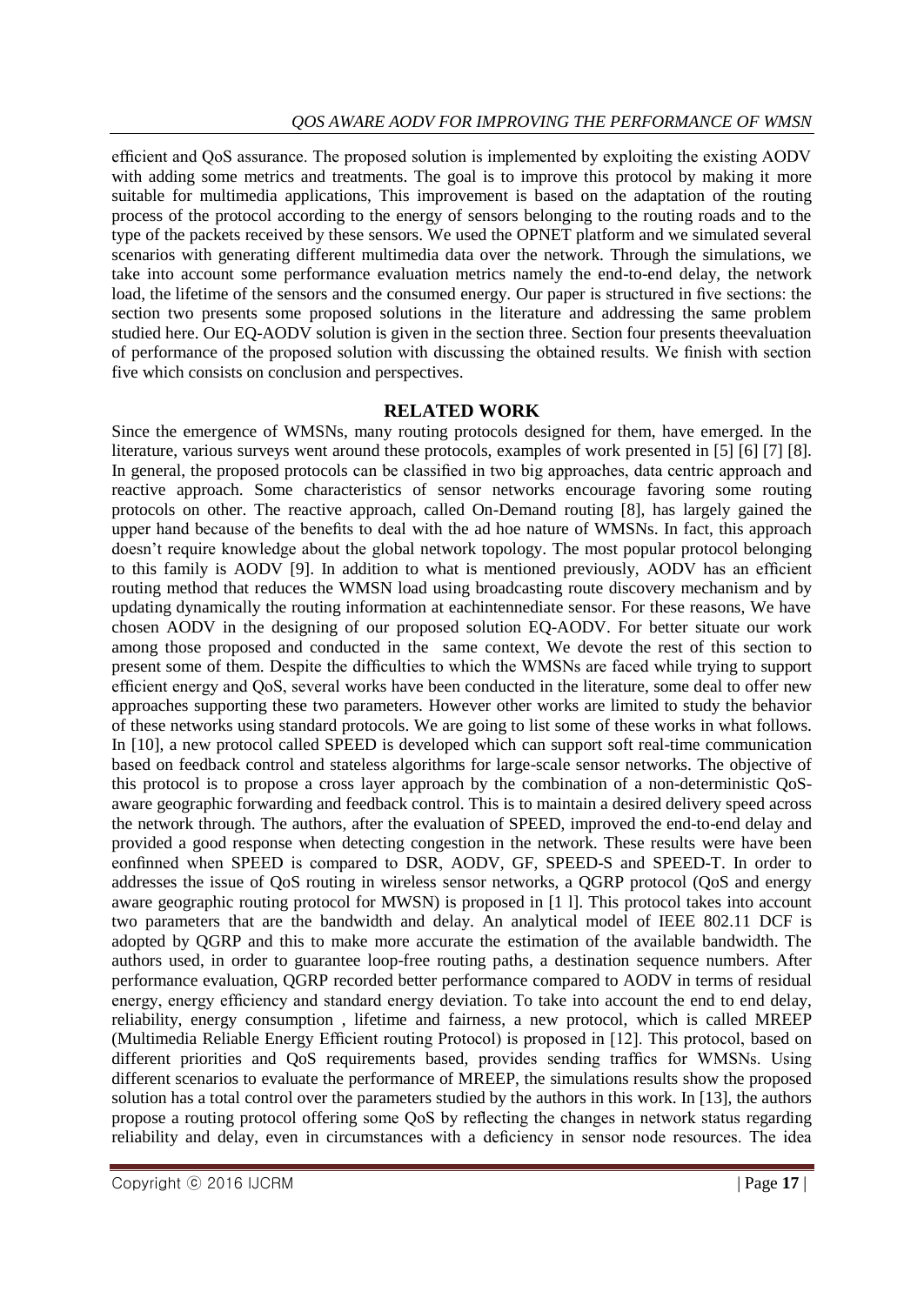exploited by the authors is the minimizing of the routing control messages in order to guarantee an energy efficient result. Through simulation, they observed that the sensor node establishes a routing table based on three information namely the shortest route towards a sink, the energy efficiency of the foothold, and the least amount of congestion.

In order to takes into account the medical communication environment to manage efficiency the energy of the sensors, M-EE (Medical Energy Efficient) is proposed in [14]. The idea is to exploit the routing protocols with adding a new algorithm for energy fairness. With M-EE, the sensors which are using image and video medical data are allowed more energy than other sensor nodes. The simulation results showed that the proposed approach recorded significant energy consumption of the network, a reduction of the data loss and an increase in average working time of the sensors. In [I5], we continued our previous work by proposing a new solution called ES-WSN: Energy Efficient by Switching between roles of nodes in WSNs. The principle used is the exploitation of the distance between sensors and also their remaining energy. ES-WSN makes a change of the roles between the relays and sensors in order to maintain overall connectivity of the global network. After evaluation, ES-WSN showed better performance compared to two other solutions proposed in the literature which are OLSR and EENPA. To understand how to select the routing with high energy efficiency and quality of service, a serial of studies have been conducted in [16]. Based on the obtained results, the authors proposed an energy efficient QoS assurance routing based on cluster hierarchy for WMSN, called EEQAR. The EEQAR routing can efficiently balance the energy consumption and meet the requirement of QoS between the source and destination. To validate the proposed solution, some simulation experiments have been conducted by several performance indexes. The results show that EEQAR improves the WMSN in terms of performs network lifetime and QoS. The present work is within the same context of those presented in this section. It constitutes a continuation of what has been done in [I4] and [I5] by addressing a new problem which is the design of routing protocol for WMSNs supporting an efficient energy and an assurance of QoS. The idea exploited to propose our solution is the improvement of an existing routing protocol which is AODV. The choice of this protocol is motivated by the fact that it contains some characteristics allowing it to be more interesting for a nature dynamic of WMSNs. In fact, AODV don't overload the network by avoiding generating traffic every time when there is change topologies.

# **THE EQ-AODV PROPOSED SOLUTION**

The goal of our proposed solution is to integrate anassurance in terms of QoS and an efficiency energy for the multimedia applications executed within a WMSNs. This can be done in two ways: 1- Avoid data retransmissions due to the different types ofinterferences (collisions, channel errors, congestion ...etc.); 2- Avoid the connectivity break in the WMSN due to the energy depletion of one or some sensors. As part of our work, we are interesting to the case 2). The proposed solution is called (EQ-AODV: Energy and QoS supported AODV), it is implemented on the AODV routing protocol by adding some metrics and treatments. The goal is toimprove the AODV protocol by making it more suitable for multimedia applications. This improvement is based on the adaptation of the AODV protocol according to the energy of sensors belonging to the routing roads. The choice of AODV as protocol of routing is motivated by the fact that it doesn"t require knowledge of the global network topology. AODV has an efficient method of routingthat reduces the load in WMSNs by broadcasting route discovery mechanism and by dynamically updating routing information at each intennediate sensor. EQ-AODV distinguishes four classes of data manipulated by all applications. These classes are defined as follows: C, for video, C; for Audio, C3 for Image and C4 for Text. The sensors used are able of both sensing, processing and to transfer a data. Hence the importance of distinguishing different data classes since their capture and processing is done by consuming different amounts of energy. A priority Pk is assigned for each data class Ct, as follows:

**Pk = (1 for text, 2 for image, 3 for audio, 4 for video} (1)**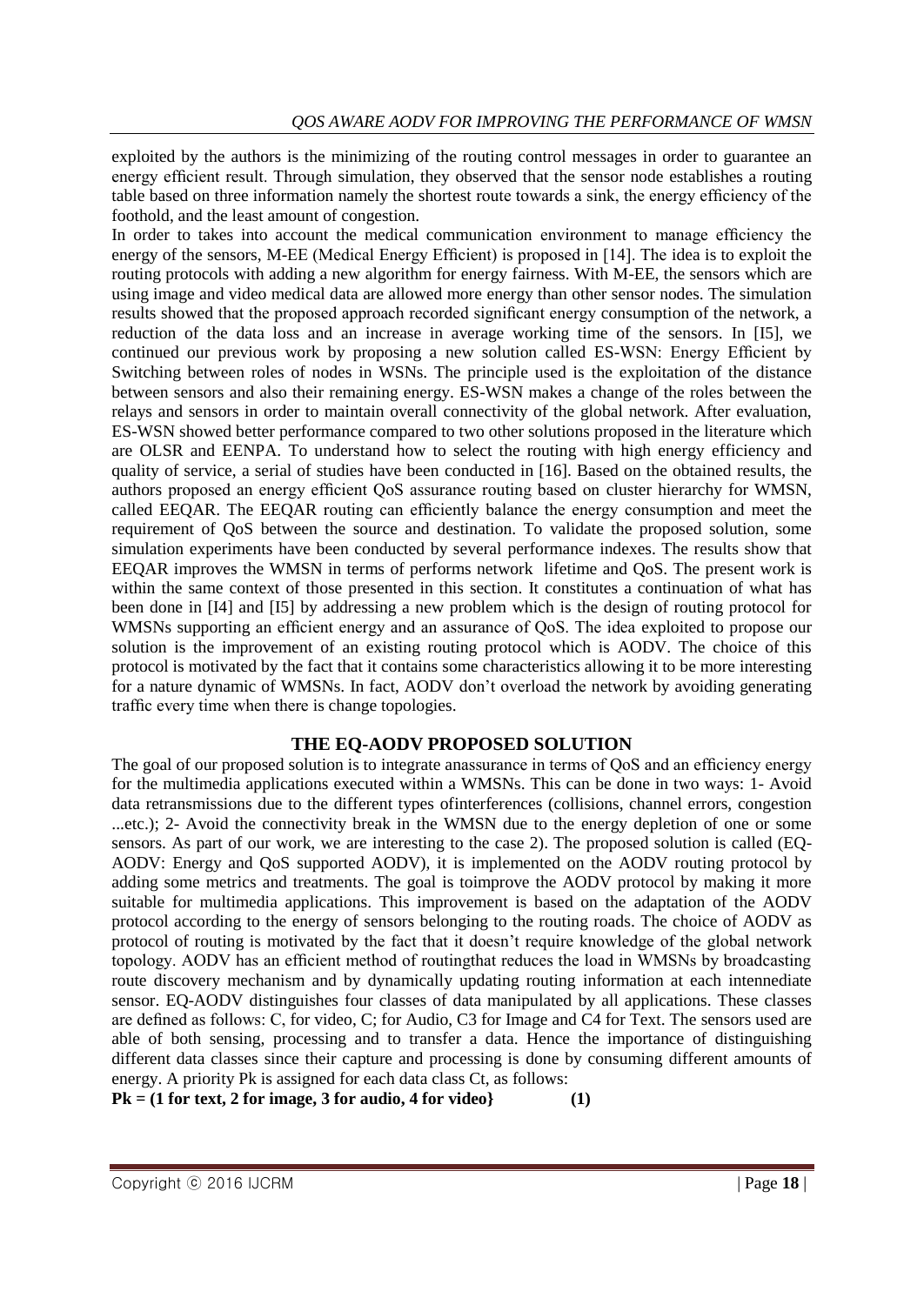In addition to the priority of the data, the energy consumption is a parameter which is also taken into account. This parameter is shown on the graph of Figure 1 and its value, represented by the HE,-,,-+1, is calculated as follows:



Figure 1: The graphic representation of the function HE

The function (2) represents the history of the energy consumed by every sensor i from the network between two times  $\hat{i}$  and  $\hat{j}$  + I. These moments represents two successive times where the data type changes the class. In other terms, the difference between the j+I and j gives the time during which a sensor from the network processes the data packets ofthe same class Ck. In this case, the total energy consumed between these times corresponds to the colored surface below the curve of Figure 2. We define also two new variables, N and PT. N is thenumber of times that a given sensor from the network changes a data class Ck. P1 is the sum of the priorities of all the data classes Ck processed by the sensor. These two variables change with time for every sensor from the network as follow: Note by:

CH : the class of the previous data packet processed by the node; Ct : the class of the current data packet processed by the node;

Begin

\n
$$
N:=0;
$$
\n
$$
P_T:=0;
$$
\nIf  $C_k = ! C_{k-1}$  then

\n
$$
N := N+1;
$$
\nEnd If

\n
$$
P_T := P_T + P_{k};
$$
\nEnd

In WMSN, they are not only the parameters of energy and type of data that can influence the quality of communication. For this reason, EQ-AODV provides a variable PR that combines these parameters as follows:

$$
PR = PR_{\theta} + \sum PR_k / \sum_{k=1 \text{ to } M} \tag{3}
$$

 $\overline{M}$ 

With :  
\n
$$
PR_k = \begin{cases}\n+1 & \text{if P participate in the rapid dissipation} \\
& \text{of the energy}\n\end{cases}
$$
\n(4)

PR0: a value initialized by the multimedia application executed in the network; M: the number of parameter considered in the network; According to the parameters presented previously, we define the energy threshold used by EQ-AODV as follows:

$$
S_i = [P_T * (e^N / HE_{j,i+1})] + 1/PR
$$
 (5)

Copyright ⓒ 2016 IJCRM | Page **19** |

 $\mathbf{0}$  Else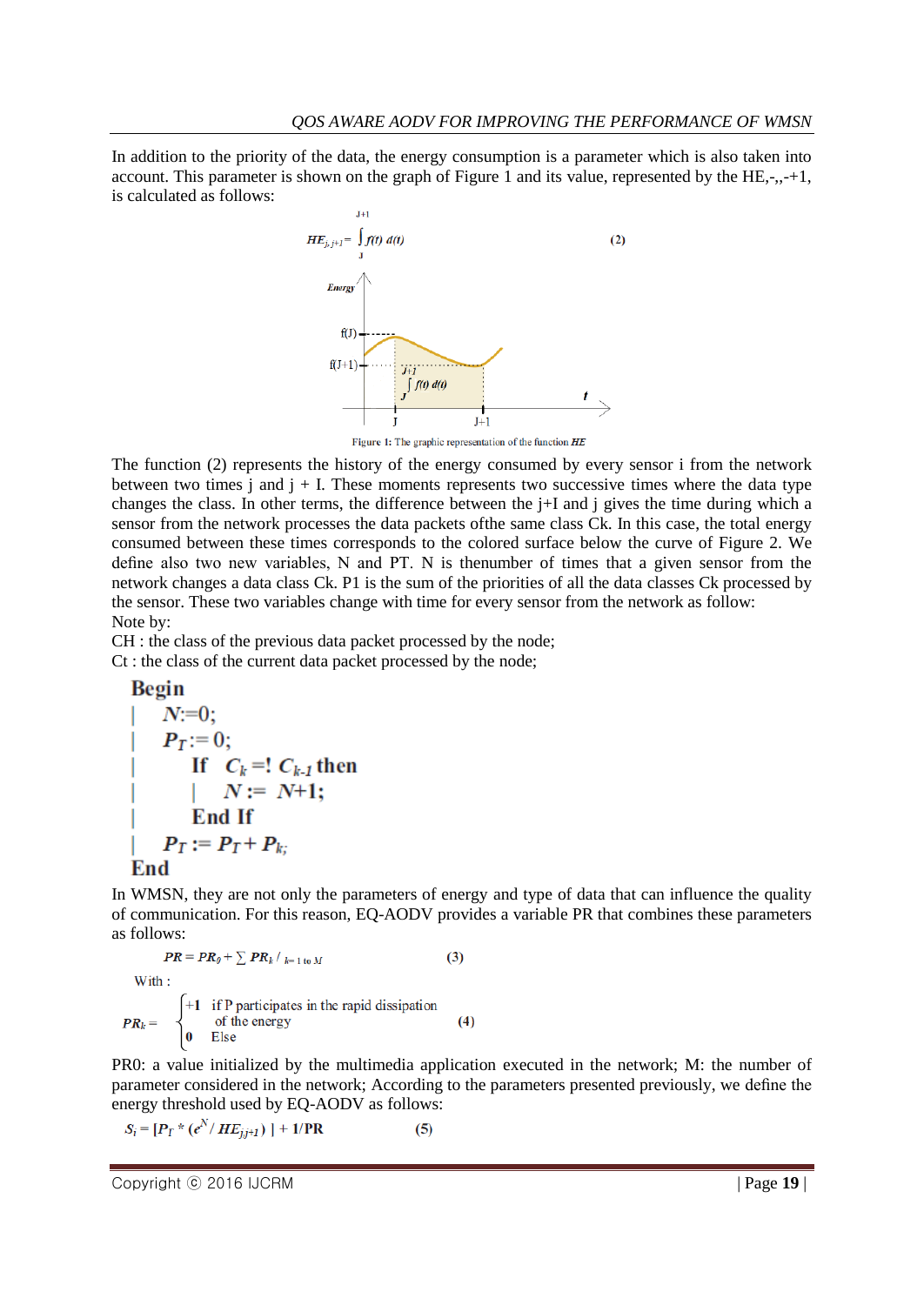N: The number of times a node i changes the data class Ck of the data packet; For every sensor i from the network, the threshold S,- is calculated ifa change in the packet class is detected. This S,- is compared to energy ratio, RE,, calculated by this sensor i. by dividing the energy of the sensor i at THE instant J (see Figure 1) on its current energy (at the instant J+I). According to the result, actions will be taken by the EQ-AODV as follows:

```
Begin
     If RE_i \leq S_i then
           initiate the procedure for calculate a new
        routing road without node iEnd If
End.
```
More details about this pseudo code, in the case where the CE $\sim$  of the sensor i is lower than the calculated S,-, the sensor I will be forced to leave the routing road. Then, the sensor I send to the sensor source, which initiated the routing road, its identity and its intention to not participating in the routing (leave from the routing road). These two information may be included in the control packet transferred between the sensors (piggyback). At the reception, the source sensor (the sensor which created the current road) initiates a new procedure of AODV route discovery, with avoiding including the sensor I that just left the road. It should be noted that this sensor i may again participate in the routing process when the energy level of all the sensors in WMSN becomes the same.

The diagram of the Figure 2 gives the main steps of the EQ-AODV solution.



Figure 2: The functioning of the EQ -AODV solution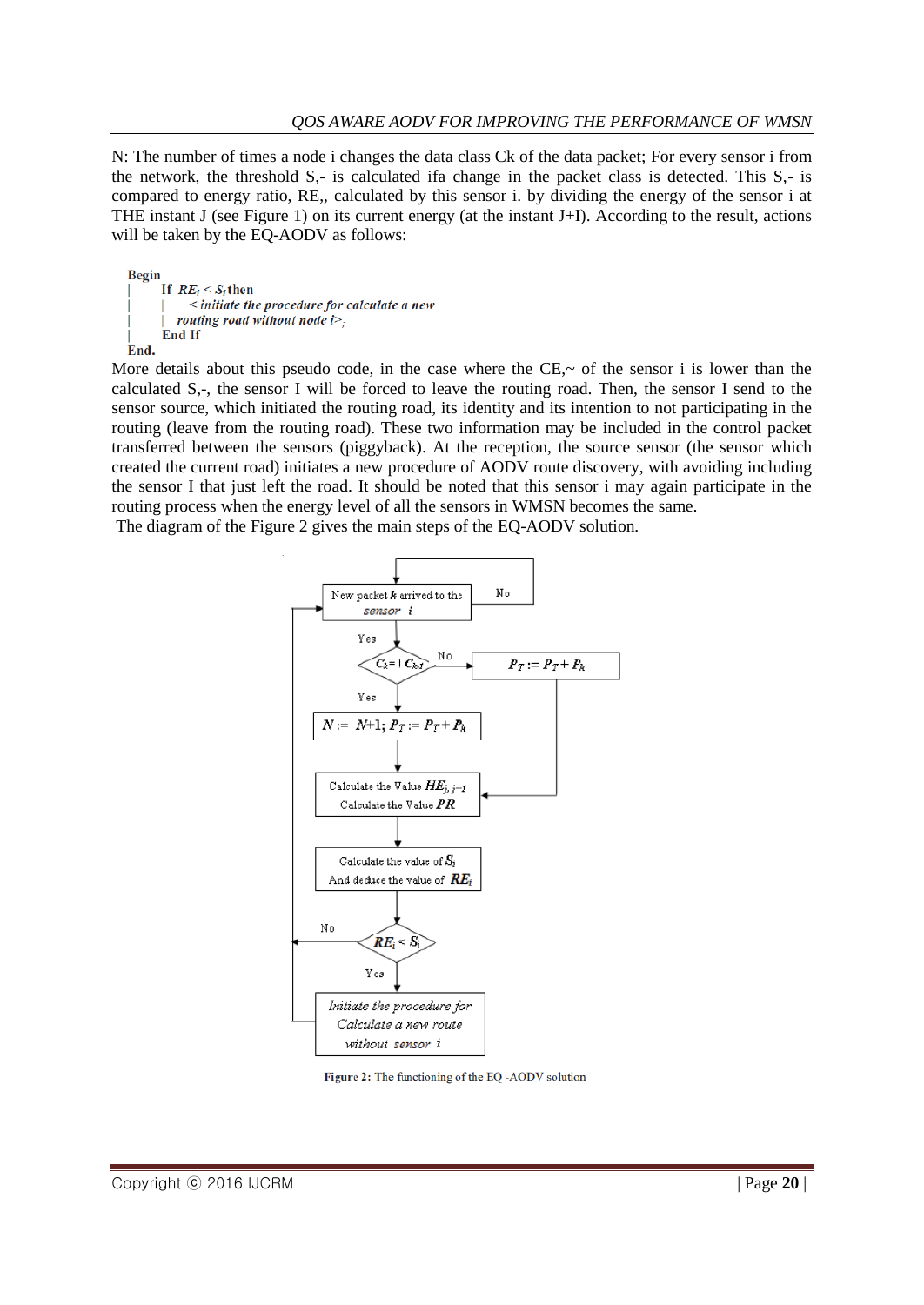## **PERFORMANCE EVALUATION OF EQ-AODV**

## **A. Simulation and evaluation parameters**

In this section, we are interesting to evaluate the performance of EQ-AODV. To do it, some evaluation parameters are considered: The network load, the end-to-end delay, the energy consumption and the lifetime of sensors in the network. For the simulation environment, we use OPNET and we decided to keep almost the same parameters than those of our previous works [l4] [15]. The default simulation parameters used are listed in the following Table 1.

| <b>Parameters</b>      | values      |
|------------------------|-------------|
| Position of sensors    | random      |
| Number of sensors      | 70          |
| Size of the network    | 1200mX1200m |
| Time of the simulation | 1000s       |

Table.1: The default simulation parameters used in the simulations

The protocols and the applications settings used for the simulation are given in the following Table 2.

| Physical layer      | OFDM (802.11a)                                                                    |                     |                         |  |
|---------------------|-----------------------------------------------------------------------------------|---------------------|-------------------------|--|
| MAC layer           | IEEE 802.11a with a transmission rate of<br>54Mbit/sec for the applications used. |                     |                         |  |
| <b>Transport</b>    | <b>TCP/UDP</b>                                                                    |                     |                         |  |
| Network layer       | <b>AODV, EO-AODV</b>                                                              |                     |                         |  |
| Application<br>type | Video stream                                                                      |                     |                         |  |
|                     | Low resolution video                                                              |                     |                         |  |
|                     | Frame interarival time<br>information                                             |                     | 10 frames/sec           |  |
|                     | Frame size<br>information (byte)                                                  |                     | 128*120 pixels          |  |
|                     | Type of service                                                                   |                     | Streaming<br>multimedia |  |
|                     | <b>Audio stream</b>                                                               |                     |                         |  |
|                     | <b>PCM</b> quality speech                                                         |                     |                         |  |
|                     | Encoder scheme                                                                    |                     | G.711                   |  |
|                     | Voice frames/packet                                                               |                     | 1                       |  |
|                     | Type of service                                                                   |                     | Streaming<br>multimedia |  |
|                     | <b>Print (Text File)</b>                                                          |                     |                         |  |
|                     | File size (bytes)                                                                 | Normal (3000,90000) |                         |  |
|                     | Print inter arrival<br>time (second)                                              | Exponential (90)    |                         |  |
|                     | Type of service                                                                   |                     | standard                |  |

Table 2. The protocols and the application settings used for the simulation

#### **B. Results and Interpretations**

We propose in this section to evaluate our solution under the conditions described in the previous section. We use an application that uses different types of data streams and at equal time intervals. To concentrate our evaluation on multimedia setting, we decided to set the parameter PR at  $\infty$  (infinity),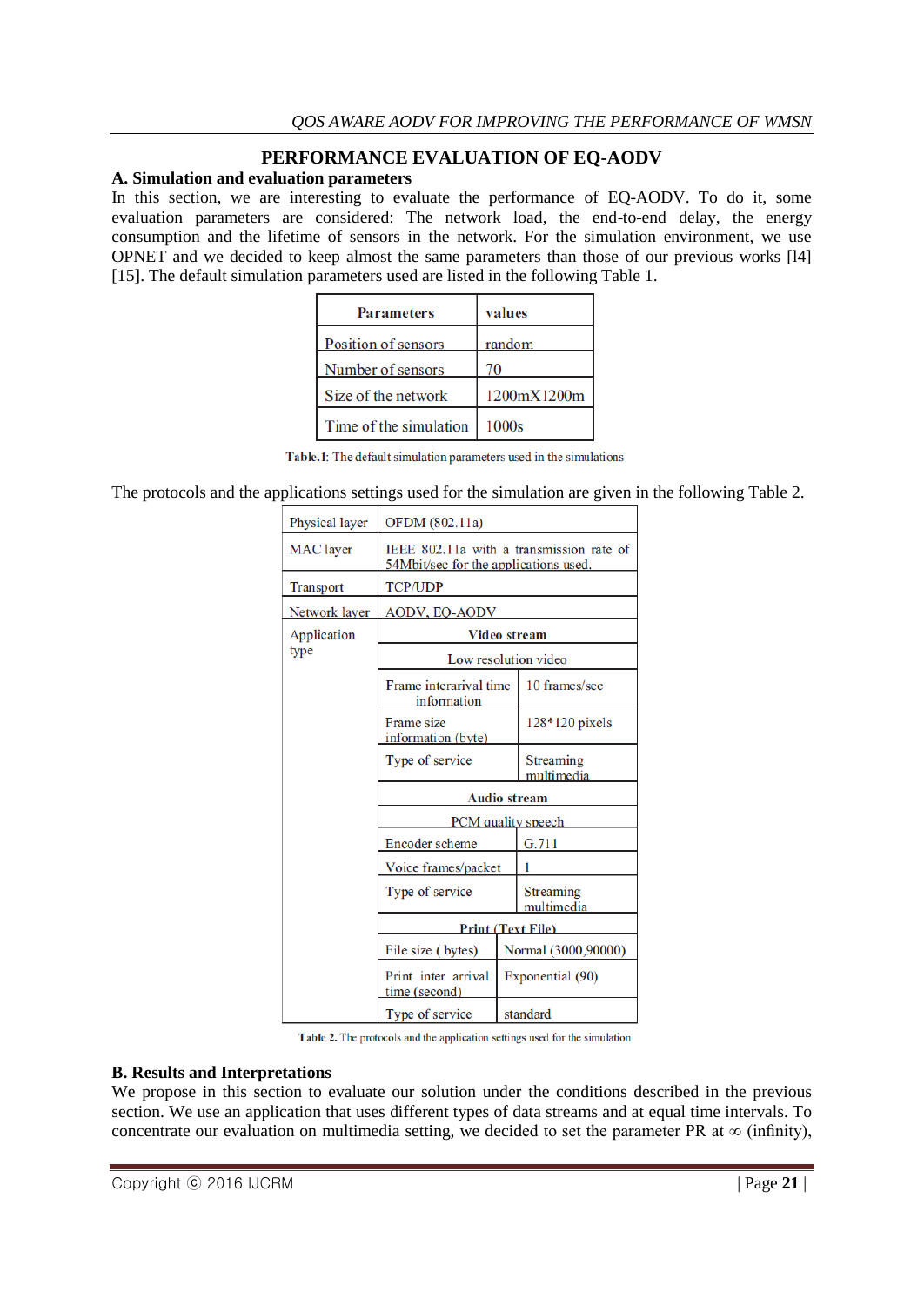then the ratio l/PR in the equation (5) becomes zero. The results obtained through OPNET simulations are given in this section.

#### **The evolution of the network load**

The network load represents the amount of information circulating in the network, more it's important more there is degradation of the network performance. This is due to many problems such as collisions, congestion and energy depletion.



Figure 3: The averages network load for AODV and EQ-AODV

In term of the network load, AODV and EQ-AODV generate almost the same network load in the beginning of the simulation and this until the second 200. From this second, AODV recorded an important network load compared to EQ-AODV. This is due to multiple data retransmission in the network after detection of their losses. An essential source of these losses is the break of the routing paths due to sudden abandonments of some sensors after depletion of their total energy. This increasing of the load continues until time 700 sec, from where there is important decrease of this load to get values approaching to zero. This is due to the almost total cessation of the network activity. At this level, AODV has difficulties in building of new routing roads because there are not enough actives sensors. However, we see the continuity of network activity using EQ-AODV solution. Network load continues to increase through time and this means that the network has not encountered the connectivity problem due to the depletion of energy of some sensors, This difference in results, even with same environment, EQ-AODV reduces and prevents the break of the connectivity due to the sudden disappearance of some sensors nodes from the network. In fact, fair energy consumption is assured by EQ-AODV since it takes into consideration the energy parameter and the type of the processed data in the building of routing roads. From these results we can say that our solution improve the performance of the network in terms of the reliability by reducing data loss due to improper energy consumption. Note that the network reliability is an important element for measuring QOS supported by this network.

#### **The evolution of the end to end delay**

This parameter represents the time consumed between the instant of sending of a package to and from the moment of its acknowledgment of receipt. More the end to end delay is small more the performance of the network is good.

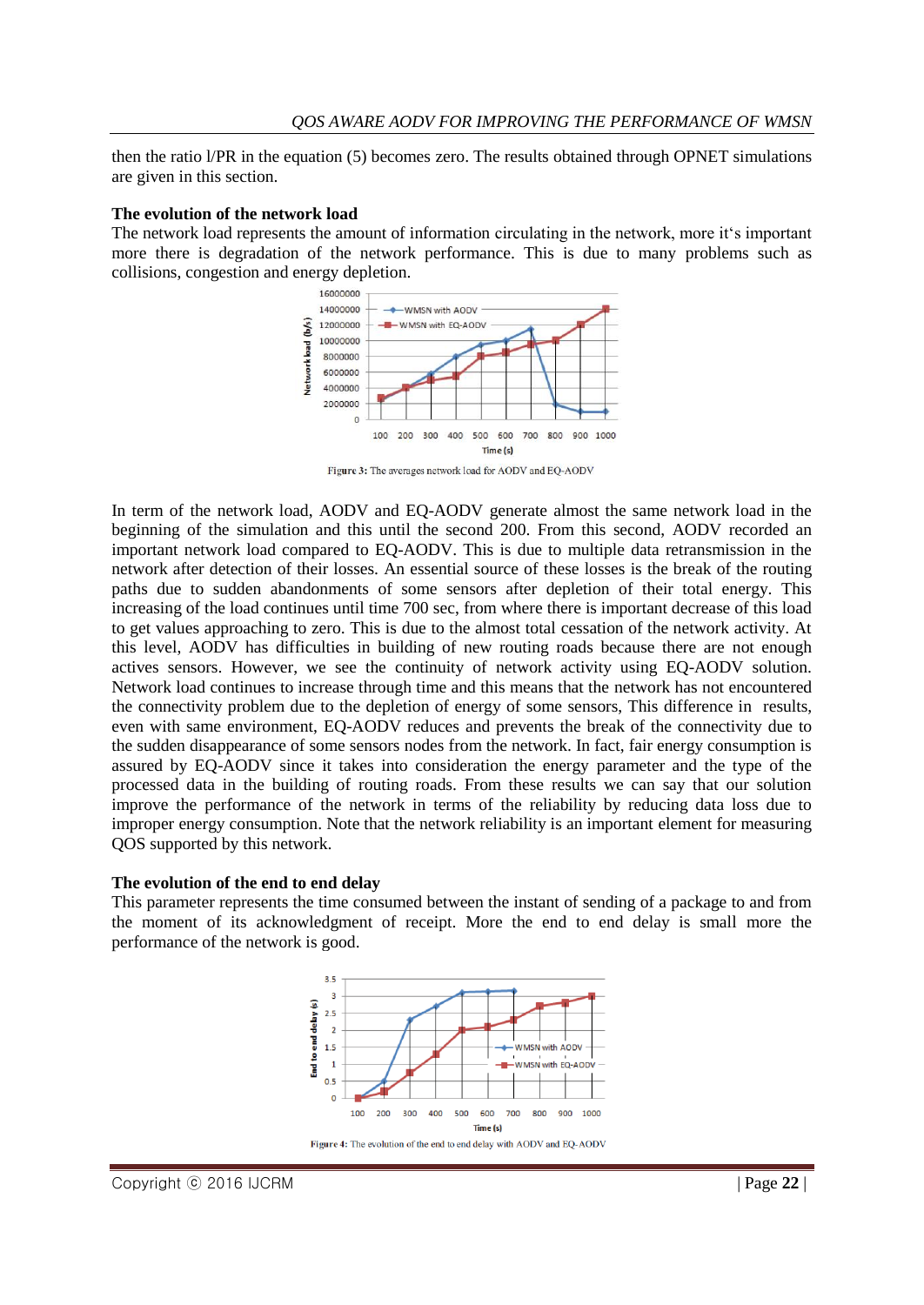We see in Figure 4. that the network using EQ-AODV as protocol recorded better end to end delay than the network using AODV protocol. In fact, our solution takes into account some parameters to use fairly the energy in the network (fair evolution). This improvement avoids the packets loss due the break of the connectivity between sensors nodes after their energy depletion. During the interval of time [I00, 600], we can see that both of networks have recorded an increasing of the delay and the values of this delay are more important with AODV than with EQ-AODV. The activity of the network continues after the time  $t = 600$  second with our solution but stopped with AODV (time tends to infinity, no network response), In fact, the absence of activity with AODV is due to the unfair consumption of energy between sensors in the network. This disadvantages some sensors over others, especially if they are participating in the routing road. However, EQ-AODV allows a fair energy consumption since it takes into consideration the remaining energy and the type of the processed data in the routing process. With this new mechanism offered by our solution, sensors are able to prolong the functioning of the network. This explains the evolution of the end to end delay over time. This result is added to that of the previous scenario, and both constitute already a crucial proof that EQ-AODV provides an improvement of QoS in the WMSNs.





Figure 5 gives the evolution the number of actives sensors with time in the network. At first, with the two networks, we can see that the number of actives sensors decreases and EQ-AODV records better performance since the number of actives sensors decreases slowly compared to AODV. But after the second 700, the number of actives sensors stops decreasing with AODV and continues to decrease normally with our solution. In fact, the activity of the network using AODV as routing protocol stopped after the second 700, as illustrated by the figure. This is due to the no fair in the energy consumption which leads quickly to the disappearance of some sensors from the network. In the case of our solution, the network activity continues to decrease the number of sensors in the network. In fact, EQ-AODV, with its new multimedia energy consumption mechanism allows a fair evolution of the energy between the sensors. Such result is already a strong factor which contributes in the improvement of the energetic performance of the WMSN.

#### **The evolution of the consumed energy**

This parameter important for the network performance, its fair consumption between different sensors ensures a better QoS. The good use of the energy avoids many problems, like data loss, and then ensures functioning continuity the network for long time.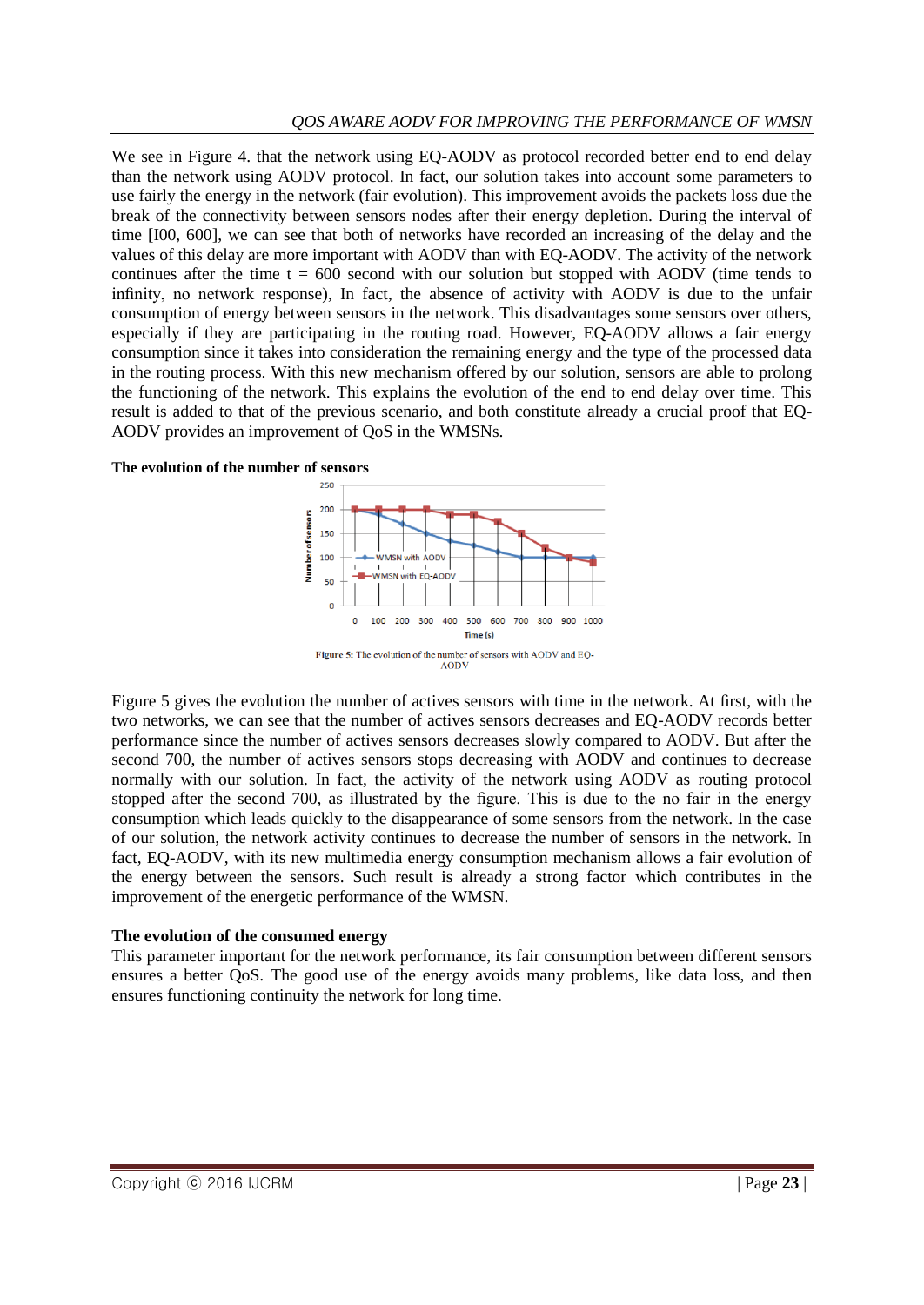

Figure 6: The evolution of the consumed energy with AODV and EQ-AODV

The Figure 6 shows that the energy consumption increases over time and this for both of AODV and EQ-AODV protocols. But we can see that the activity of the network using AODV stop suddenly to increase and stabilized at t=700 sec. Our solution EQ-AODV recorded a lower consumption than AODV. Also, the network activity with our solution does not stop and the evolution of energy continues to grow normally. This difference in performance is due to the good energy consumption provided by our solution. In fact, EQ-AODV takes into some parameters in the network to maintain fair energy consumption. According to these parameters, our solution keeps a fair consumption of energy between sensors. It thus allows increasing the lifetime of the network and avoids excess energy consumption. This explains the continuity of network activity for EQ-AODV compared to AODV protocol. Based on these last two results, we conclude that our solution, in addition to the good QoS which it provides, it also allows energy efficient within the WMSN.

#### **CONCLUSION AND PERSPECTIVES**

In this paper we proposed a new protocol called EQ-AODV in order to support an efficient energy and anassurance of QoS in WMSNs. This improvement is based on the adaptation of the routing process of AODV according to the sensors energy and to the type of the packets received by these sensors. After implementation and simulation of EQ- AODV, the obtained results showed a better performance compared to AODV. Our solution improves important QoS parameters namely the network load and the end to end delay. EQ-AODV recorded an important improvement also in terms of energy parameters which are the consumed energy and thelifetime of the sensors.This work can be extended by considering more communication parameters in the modeling of EQ-AODV to be near to a real WMSN. Also, we will conduct a study on the communication environment of the WMSN to better assign meaningful values to the different parameters considered by our solution. In the end, our EQ-AODV approach can be exploited in other areas such as robotic, E-health and VANET.

#### REFERENCES

- [I] I.F. Akyildiz, W. Sn, Y. Sankarasubramaniam, E. Cayirci, "Wireless sensor networks: A survey", Comput. Netw. 2002, 38, 393422.
- [2] K.R. Fowler, "The future of sensors and sensor networks survey results projecting the next 5 years", in IEEE Sensors Applications Symposium SAS 2009, 2009, pp. I-6.
- [3] I. F. Akyildiz, T. Melodia, and K. R. Chowdury, "Wireless multimedia sensor networks: A stm/ey," IEEE Wireless COmmLlniCati0rt, vol. I4, no. 6, pp .32-39, 2007.
- [4] M. Garcia, D. Bri, S. Sendra, J. Lloret, "Practical deployments of wireless sensor networks: a survey," International Journal on Advances in Networks and Services 3 (l&2), Pp. I63-178. 2010.
- [5] S. Misra, M. Reisslein, and G. Xue, "A survey of multimedia streaming in wireless sensor networks," IEEE Communications Surveys and Tutorials, vol. IO, no. l-4, pp. 18-39, 2008.
- [6] M. Kumrawat, M. Dhawan, Survey on Energy Efficient Approach for Wireless Multimedia Sensor Network, (IJCSIT) International Journal of Computer Science and Information Technologies, Vol. 5 (4) , 2014, pp: 55I7-5520.
- [7] M. Kumar, V. Ukan, "Survey on QoS Aware Routing Protocols for Wireless Multimedia Sensor Networks," International Journal of Computer Science & Communication, 6(1), 2015, pp: l2l-128.